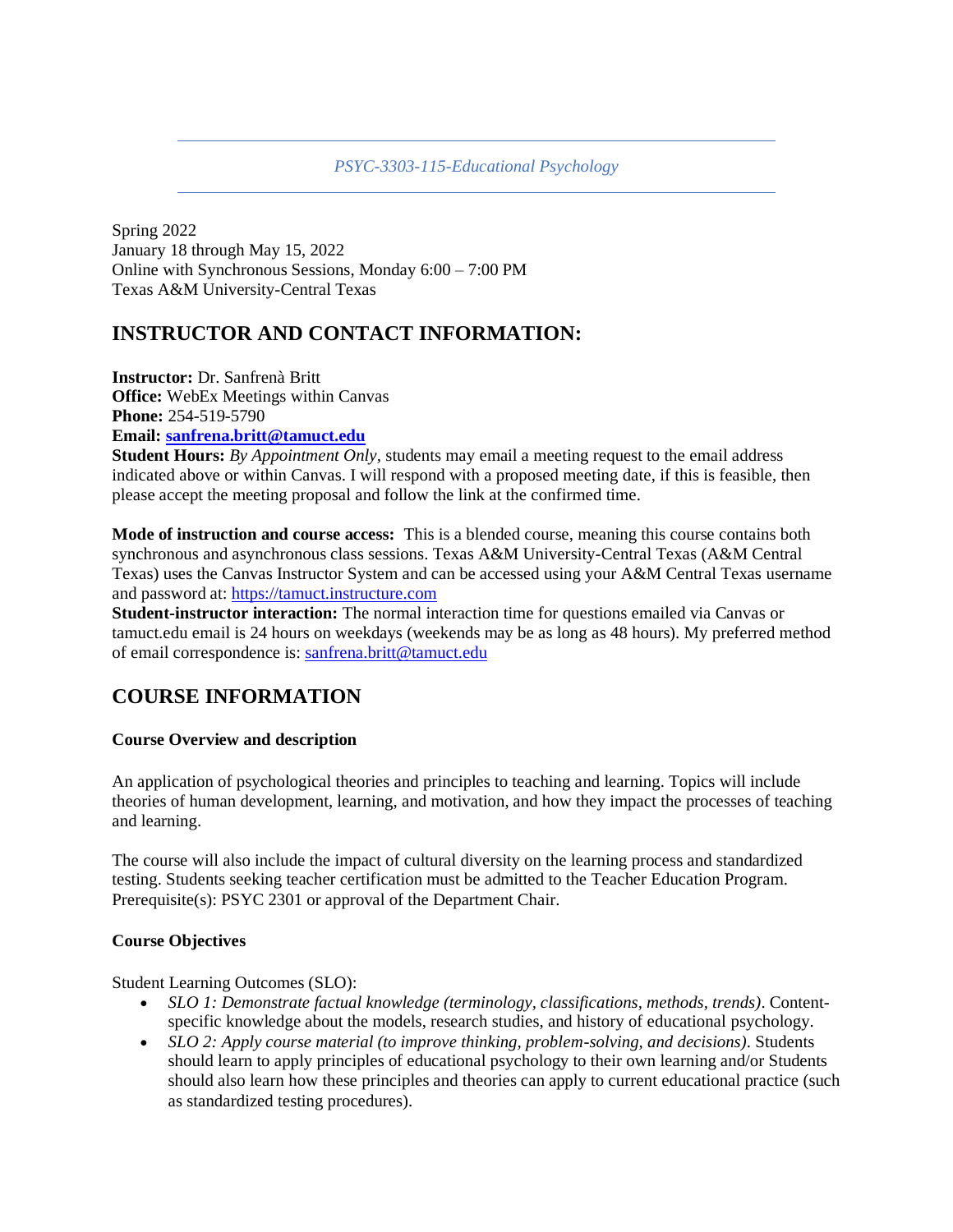• *SLO 3*: *Develop specific skills, competencies, and points of view needed by professionals in the field most closely related to this course*. Students should gain understanding regarding the impact of cultural diversity on the learning process.

#### **Competency Goals Statements (certification or standards)**

Student Mastery:

- 1. Students will use critical thinking to evaluate interpersonal perspectives of education and the learning process
- 2. Students will research various stages of human development and the cognitive process and use social statistics to analyze similarities and differences among various groups.
- 3. Students will build comprehensive dialogs with their peers through class projects, PowerPoint presentations a writing assignment on education and psychology.
- 4. Students will develop online dialogs through weekly discussion questions and interactions utilizing Canvas as a virtual classroom setting.

#### **Required Reading and Textbook(s)**



EdPsych Modules: Cheryl Cisero Durwin, Marla Reese-Weber Fourth Edition (2021) Course ID: BRITTG-9560 Vantage LMS Integrated Course (register within Canvas) **Registration Help:**

**[Click here for step-by-step registration directions](https://nam04.safelinks.protection.outlook.com/?url=https%3A%2F%2Fcrmri.crm.dynamics.com%2Fapi%2FEmailAnalytics%2FOpenLink%3FTrackingId%3Dc8a2f09a-4a5c-ec11-8f8f-6045bd006394%26ConversationTrackingId%3D2dd345d3-2d43-410d-ba7d-a8b478f588d2%26ClientType%3Dwebclient%26OrganizationId%3D0e716ee6-06cc-46ed-8216-5f14a3a83fa2%26Salt%3D01de5d55-611b-466e-a782-d62b6eb9216f%26RedirectUrl%3Dhttps%253a%252f%252fsagevantage.softwareassist.com%252fContent%252fDownloads%252fVantage_Registration_and_Purchase_Info_for_Standalone_courses.pdf%26ValidityToken%3DmFchGxunBXw6St2OJUNRhlKhh3GMKcglGT2e4jz0s9s%253d&data=04%7C01%7Csanfrena.britt%40tamuct.edu%7C904d270222c546d415ba08d9be6e906d%7C9eed4e3000f744849ff193ad8005acec%7C0%7C0%7C637750204353964591%7CUnknown%7CTWFpbGZsb3d8eyJWIjoiMC4wLjAwMDAiLCJQIjoiV2luMzIiLCJBTiI6Ik1haWwiLCJXVCI6Mn0%3D%7C2000&sdata=QVUeWwSqauqXCjvGJHNnXElzxzsuU90I%2BztA%2FzxgNig%3D&reserved=0) or [click here for a video tutorial](https://nam04.safelinks.protection.outlook.com/?url=https%3A%2F%2Fcrmri.crm.dynamics.com%2Fapi%2FEmailAnalytics%2FOpenLink%3FTrackingId%3Dc8a2f09a-4a5c-ec11-8f8f-6045bd006394%26ConversationTrackingId%3D2dd345d3-2d43-410d-ba7d-a8b478f588d2%26ClientType%3Dwebclient%26OrganizationId%3D0e716ee6-06cc-46ed-8216-5f14a3a83fa2%26Salt%3Dee6c5912-94e3-4e73-a3c4-6eeccd9a05b6%26RedirectUrl%3Dhttps%253a%252f%252fyoutu.be%252fw0n2LdABw90%26ValidityToken%3Dg67uHrO2VxQpy86tcp0mI0EtiIxk%252b3KaIyl2dBS%252f5%252bs%253d&data=04%7C01%7Csanfrena.britt%40tamuct.edu%7C904d270222c546d415ba08d9be6e906d%7C9eed4e3000f744849ff193ad8005acec%7C0%7C0%7C637750204353964591%7CUnknown%7CTWFpbGZsb3d8eyJWIjoiMC4wLjAwMDAiLCJQIjoiV2luMzIiLCJBTiI6Ik1haWwiLCJXVCI6Mn0%3D%7C2000&sdata=8UtaGSDecSco1BiTpJylStrTX2hKr8apoYTti9bAGMQ%3D&reserved=0)**

Video Tutorials for Vantage: [Click here for Student Videos](https://nam04.safelinks.protection.outlook.com/?url=https%3A%2F%2Fcrmri.crm.dynamics.com%2Fapi%2FEmailAnalytics%2FOpenLink%3FTrackingId%3Dc8a2f09a-4a5c-ec11-8f8f-6045bd006394%26ConversationTrackingId%3D2dd345d3-2d43-410d-ba7d-a8b478f588d2%26ClientType%3Dwebclient%26OrganizationId%3D0e716ee6-06cc-46ed-8216-5f14a3a83fa2%26Salt%3D5715ca26-69f3-4f9c-aed7-0187d95648aa%26RedirectUrl%3Dhttps%253a%252f%252fwww.youtube.com%252fplaylist%253flist%253dPLg8Hz5Alt2Fr5rDhigode_xZCAXR5RrQZ%26ValidityToken%3DiojQG2alicccFDeHGSs%252bpWKVxMeycTtW3jGehVS9mkM%253d&data=04%7C01%7Csanfrena.britt%40tamuct.edu%7C904d270222c546d415ba08d9be6e906d%7C9eed4e3000f744849ff193ad8005acec%7C0%7C0%7C637750204353964591%7CUnknown%7CTWFpbGZsb3d8eyJWIjoiMC4wLjAwMDAiLCJQIjoiV2luMzIiLCJBTiI6Ik1haWwiLCJXVCI6Mn0%3D%7C2000&sdata=zcAUNfvpi4zXsavWjB%2F5ClnZd1EOkkYweCzxXHNOx1U%3D&reserved=0) SAGE Vantage Technical Support: (800) 818 – 7243 ext. 7080 Hours: Monday - Friday: 8:00 a.m. – 11:00 p.m. ET Saturday – Sunday: 11:30 a.m. – 11:00 p.m. ET

# **COURSE REQUIREMENTS**

Course Requirements:

- Reading assignments and assessments: Readings from the ebook are listed in the course schedule below. Please complete the weekly readings before you attempt to take a quiz or chapter test.
- Journals: Journals are used to create an area to discuss your thoughts about online conversations. Only you and I will see your submissions, they are completely private. Your journals should contain reflections of information you learned during my lectures on the topics of the preceding weeks and how your opinion of these topics pertain to the text. You may include any questions or clarifications you may need, as well. Use this to write in your personal journal and have your journal write back to you.

#### **Netiquette**

All students are expected to follow rules of common courtesy in all messages and threaded discussions. We will spend four months together and have an opportunity to get to know each other. Let's use the same type of respect and honor we would prefer to have in all settings. Be prepared to learn new things and honor those who share them. We may disagree with our classmates, but we may not attack them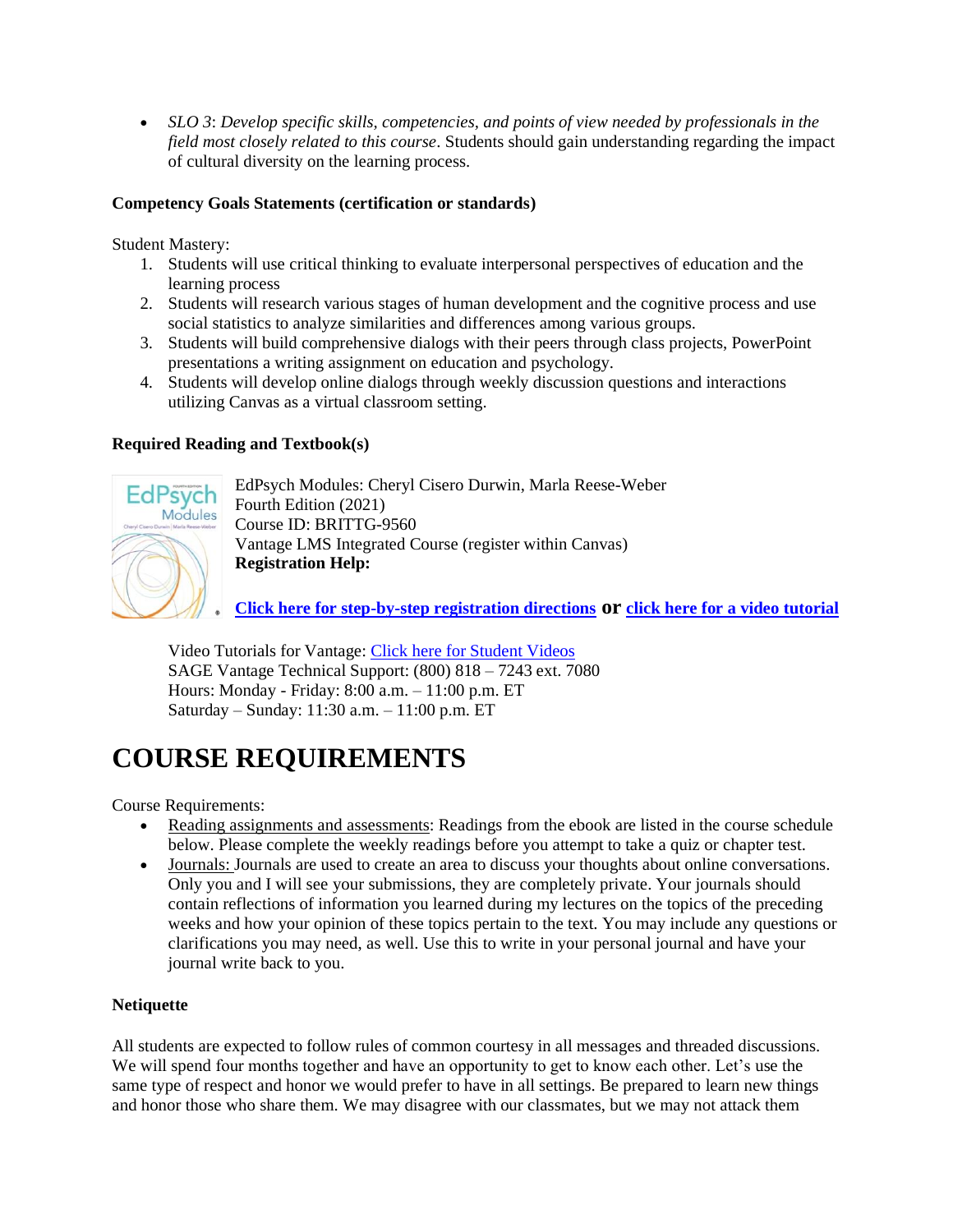personally with disrespectful language or comments. We will take time the first week of class to create our community norms and the guidelines we will follow to have an amazing class this semester.

#### **Respect for All Who Join Us**

Our university is an amazing community of students, staff, and faculty eager to learn from each other and to protect our Warrior Nation against practices that disrespect the identities of our family members. I am committed to always demonstrate and protect the sanctity of our learning environment against racism and disrespectful rhetoric. Diversity, equity, and inclusion are quintessential elements in the teaching and learning process and if at any time you feel disconnected from our engagement in academic conversations or dishonored by comments and interactions, please let me know immediately. Everyone is welcome and everyone is wanted.

#### **Final Exam**

The final exam will open and close on Wednesday, **May 4, 2022** in Canvas. The final will cover the student learning outcomes emphasized throughout the semester. It will consist of three essay questions that must be detailed, yet succinct. You may use your notes; however, you may not copy and paste responses from previous assignments, nor resources outside of our class materials.

#### **Grading Criteria Rubric and Conversion**

| Coursework                           | Points |
|--------------------------------------|--------|
| Exam $(1@ 100pts)$                   | 100    |
| Journals $(1 \otimes 10 \text{pts})$ | 10     |
| Final Exam                           | 100    |
| Vantage Activities                   | 240    |
| Total:                               | 450    |

#### **Posting of Grades**

Grades are usually posted within one week of submission. However, late submissions and unforeseen events can cause delay. I will do my best to always communicate with you about your progress in a timely manner.

# **COURSE OUTLINE AND CALENDAR**

#### **INSTRUCTOR POLICIES Makeup policy**

This is a hyflex course, meaning you will have online assignments and online lecture components for successful learning. You are responsible for managing your time to make sure you complete all assignments on time.

Please pay close attention to **Canvas** Course Calendar and Announcements for assignment due dates and updates.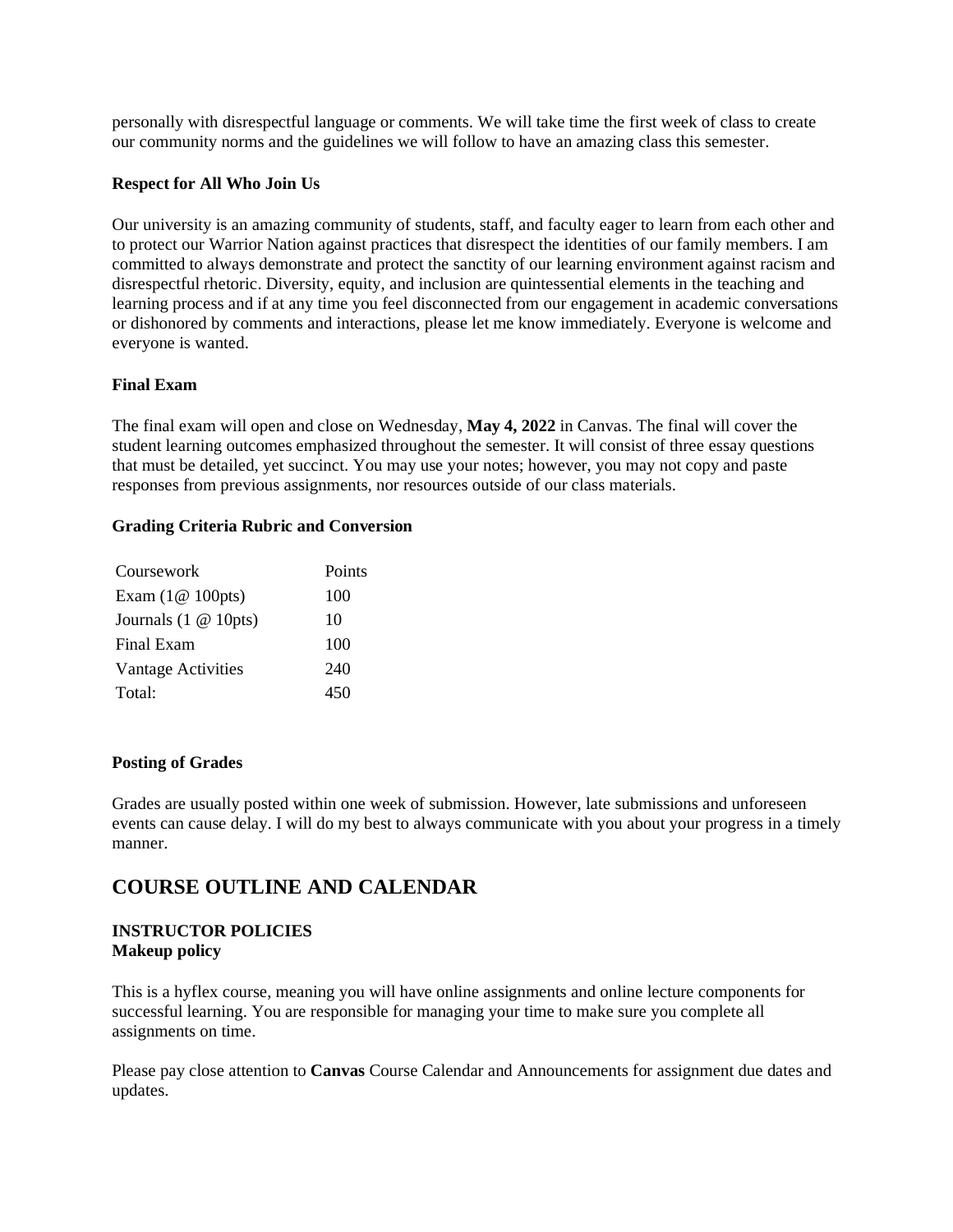#### **Important University Dates**

Please watch for updates and important information referencing University events in Warrior Web. These dates change and are very important to us for class cancelations, lectures, and special occasions.

# **Technology Requirements**

#### **Vantage LMS Integrated Course Information:**

**Registration Help: [Click here for step-by-step registration directions](https://nam04.safelinks.protection.outlook.com/?url=https%3A%2F%2Fcrmri.crm.dynamics.com%2Fapi%2FEmailAnalytics%2FOpenLink%3FTrackingId%3Dc8a2f09a-4a5c-ec11-8f8f-6045bd006394%26ConversationTrackingId%3D2dd345d3-2d43-410d-ba7d-a8b478f588d2%26ClientType%3Dwebclient%26OrganizationId%3D0e716ee6-06cc-46ed-8216-5f14a3a83fa2%26Salt%3D01de5d55-611b-466e-a782-d62b6eb9216f%26RedirectUrl%3Dhttps%253a%252f%252fsagevantage.softwareassist.com%252fContent%252fDownloads%252fVantage_Registration_and_Purchase_Info_for_Standalone_courses.pdf%26ValidityToken%3DmFchGxunBXw6St2OJUNRhlKhh3GMKcglGT2e4jz0s9s%253d&data=04%7C01%7Csanfrena.britt%40tamuct.edu%7C904d270222c546d415ba08d9be6e906d%7C9eed4e3000f744849ff193ad8005acec%7C0%7C0%7C637750204353964591%7CUnknown%7CTWFpbGZsb3d8eyJWIjoiMC4wLjAwMDAiLCJQIjoiV2luMzIiLCJBTiI6Ik1haWwiLCJXVCI6Mn0%3D%7C2000&sdata=QVUeWwSqauqXCjvGJHNnXElzxzsuU90I%2BztA%2FzxgNig%3D&reserved=0)** or **[click here for a video tutorial](https://nam04.safelinks.protection.outlook.com/?url=https%3A%2F%2Fcrmri.crm.dynamics.com%2Fapi%2FEmailAnalytics%2FOpenLink%3FTrackingId%3Dc8a2f09a-4a5c-ec11-8f8f-6045bd006394%26ConversationTrackingId%3D2dd345d3-2d43-410d-ba7d-a8b478f588d2%26ClientType%3Dwebclient%26OrganizationId%3D0e716ee6-06cc-46ed-8216-5f14a3a83fa2%26Salt%3Dee6c5912-94e3-4e73-a3c4-6eeccd9a05b6%26RedirectUrl%3Dhttps%253a%252f%252fyoutu.be%252fw0n2LdABw90%26ValidityToken%3Dg67uHrO2VxQpy86tcp0mI0EtiIxk%252b3KaIyl2dBS%252f5%252bs%253d&data=04%7C01%7Csanfrena.britt%40tamuct.edu%7C904d270222c546d415ba08d9be6e906d%7C9eed4e3000f744849ff193ad8005acec%7C0%7C0%7C637750204353964591%7CUnknown%7CTWFpbGZsb3d8eyJWIjoiMC4wLjAwMDAiLCJQIjoiV2luMzIiLCJBTiI6Ik1haWwiLCJXVCI6Mn0%3D%7C2000&sdata=8UtaGSDecSco1BiTpJylStrTX2hKr8apoYTti9bAGMQ%3D&reserved=0).**

**Video Tutorials for Vantage: [Click here for Student Videos](https://nam04.safelinks.protection.outlook.com/?url=https%3A%2F%2Fcrmri.crm.dynamics.com%2Fapi%2FEmailAnalytics%2FOpenLink%3FTrackingId%3Dc8a2f09a-4a5c-ec11-8f8f-6045bd006394%26ConversationTrackingId%3D2dd345d3-2d43-410d-ba7d-a8b478f588d2%26ClientType%3Dwebclient%26OrganizationId%3D0e716ee6-06cc-46ed-8216-5f14a3a83fa2%26Salt%3D5715ca26-69f3-4f9c-aed7-0187d95648aa%26RedirectUrl%3Dhttps%253a%252f%252fwww.youtube.com%252fplaylist%253flist%253dPLg8Hz5Alt2Fr5rDhigode_xZCAXR5RrQZ%26ValidityToken%3DiojQG2alicccFDeHGSs%252bpWKVxMeycTtW3jGehVS9mkM%253d&data=04%7C01%7Csanfrena.britt%40tamuct.edu%7C904d270222c546d415ba08d9be6e906d%7C9eed4e3000f744849ff193ad8005acec%7C0%7C0%7C637750204353964591%7CUnknown%7CTWFpbGZsb3d8eyJWIjoiMC4wLjAwMDAiLCJQIjoiV2luMzIiLCJBTiI6Ik1haWwiLCJXVCI6Mn0%3D%7C2000&sdata=zcAUNfvpi4zXsavWjB%2F5ClnZd1EOkkYweCzxXHNOx1U%3D&reserved=0)**

SAGE Vantage Technical Support: (800) 818 – 7243 ext. 7080 Hours: Monday - Friday: 8:00 a.m. – 11:00 p.m. ET Saturday – Sunday: 11:30 a.m. – 11:00 p.m. ET

This course will use the A&M-Central Texas Instructure Canvas learning management system. We strongly recommend the latest versions of Chrome or Firefox browsers. Canvas no longer supports any version of Internet Explorer.

- Logon to A&M-Central Texas Canvas [https://tamuct.instructure.com/] or access Canvas through the TAMUCT Online link in myCT [https://tamuct.onecampus.com/]. You will log in through our Microsoft portal.
- Username: Your MyCT email address. Password: Your MyCT password

#### **Canvas Support**

Use the Canvas Help link, located at the bottom of the left-hand menu, for issues with Canvas. You can select "Chat with Canvas Support," submit a support request through "Report a Problem," or call the Canvas support line: 1-844-757-0953.

For issues related to course content and requirements, contact your instructor.

#### **Online Proctored Testing**

A&M-Central Texas uses Proctorio for online identity verification and proctored testing. This service is provided at no direct cost to students. If the course requires identity verification or proctored testing, the technology requirements are: Any computer meeting the minimum computing requirements, plus web camera, speaker, and microphone (or headset). Proctorio also requires the Chrome web browser with their custom plug in.

#### **Other Technology Support**

For log-in problems, students should contact Help Desk Central 24 hours a day, 7 days a week Email: [helpdesk@tamu.edu](mailto:helpdesk@tamu.edu) Phone: (254) 519-5466 [Web Chat:](http://hdc.tamu.edu/) [http://hdc.tamu.edu] Please let the support technician know you are an A&M-Central Texas student.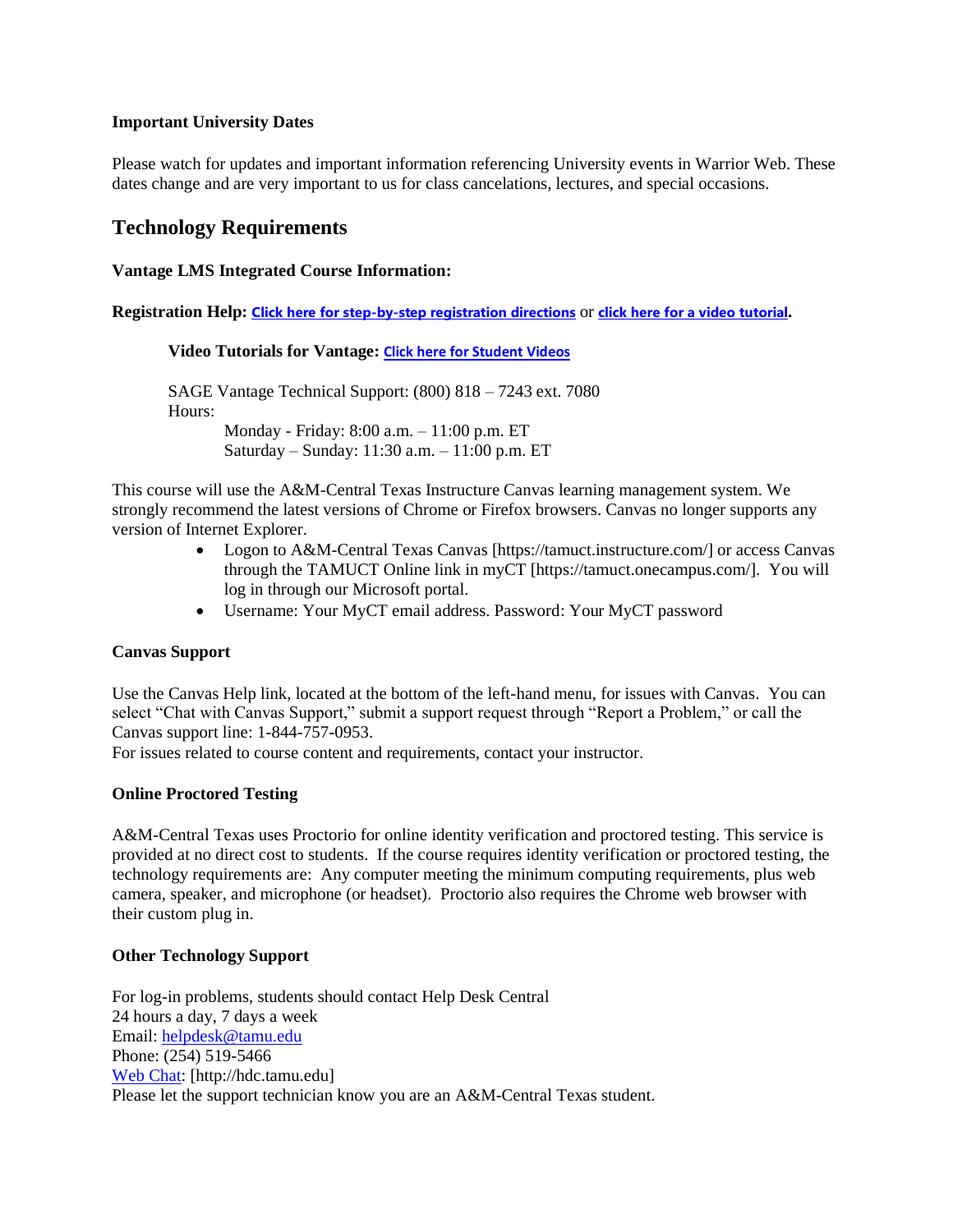# **UNIVERSITY RESOURCES, PROCEDURES, AND GUIDELINES**

### **Drop Policy**

If you discover that you need to drop this class, you must complete the [Drop Request](https://dynamicforms.ngwebsolutions.com/casAuthentication.ashx?InstID=eaed95b9-f2be-45f3-a37d-46928168bc10&targetUrl=https%3A%2F%2Fdynamicforms.ngwebsolutions.com%2FSubmit%2FForm%2FStart%2F53b8369e-0502-4f36-be43-f02a4202f612) Dynamic Form through Warrior Web.

[https://dynamicforms.ngwebsolutions.com/casAuthentication.ashx?InstID=eaed95b9-f2be-45f3-a37d-46928168bc10&targetUrl=https%3A%2F%2Fdynamicforms.ngwebsolutions.com%2FSubmit%2FForm %2FStart%2F53b8369e-0502-4f36-be43-f02a4202f612].

Faculty cannot drop students; this is always the responsibility of the student. The Registrar's Office will provide a deadline on the Academic Calendar for which the form must be completed. Once you submit the completed form to the Registrar's Office, you must go into Warrior Web and confirm that you are no longer enrolled. If you still show as enrolled, FOLLOW-UP with the Registrar's Office immediately. You are to attend class until the procedure is complete to avoid penalty for absence. Should you miss the drop deadline or fail to follow the procedure, you will receive an F in the course, which may affect your financial aid and/or VA educational benefits.

#### **Academic Integrity**

Texas A&M University -Central Texas values the integrity of the academic enterprise and strives for the highest standards of academic conduct. A&M-Central Texas expects its students, faculty, and staff to support the adherence to high standards of personal and scholarly conduct to preserve the honor and integrity of the creative community. Academic integrity is defined as a commitment to honesty, trust, fairness, respect, and responsibility. Any deviation by students from this expectation may result in a failing grade for the assignment and potentially a failing grade for the course. Academic misconduct is any act that improperly affects a true and honest evaluation of a student's academic performance and includes, but is not limited to, working with others in an unauthorized manner, cheating on an examination or other academic work, plagiarism and improper citation of sources, using another student's work, collusion, and the abuse of resource materials. All academic misconduct concerns will be referred to the university's Office of Student Conduct. Ignorance of the university's standards and expectations is never an excuse to act with a lack of integrity. When in doubt on collaboration, citation, or any issue, please contact your instructor before taking a course of action.

For more [information regarding the Student Conduct process,](https://www.tamuct.edu/student-affairs/student-conduct.html) [https://www.tamuct.edu/studentaffairs/student-conduct.html].

If you know of potential honor violations by other students, you may [submit a report,](https://cm.maxient.com/reportingform.php?TAMUCentralTexas&layout_id=0) [https://cm.maxient.com/reportingform.php?TAMUCentralTexas&layout\_id=0].

#### **Academic Accommodations**

At Texas A&M University-Central Texas, we value an inclusive learning environment where every student has an equal chance to succeed and has the right to a barrier-free education. The Office of Access and Inclusion is responsible for ensuring that students with a disability receive equal access to the university's programs, services and activities. If you believe you have a disability requiring reasonable accommodations please contact the Office of Access and Inclusion, WH-212; or call (254) 501-5836. Any information you provide is private and confidential and will be treated as such. For more information please visit our [Access & Inclusion](file://///courses/717) Canvas page (log-in required) [https://tamuct.instructure.com/courses/717]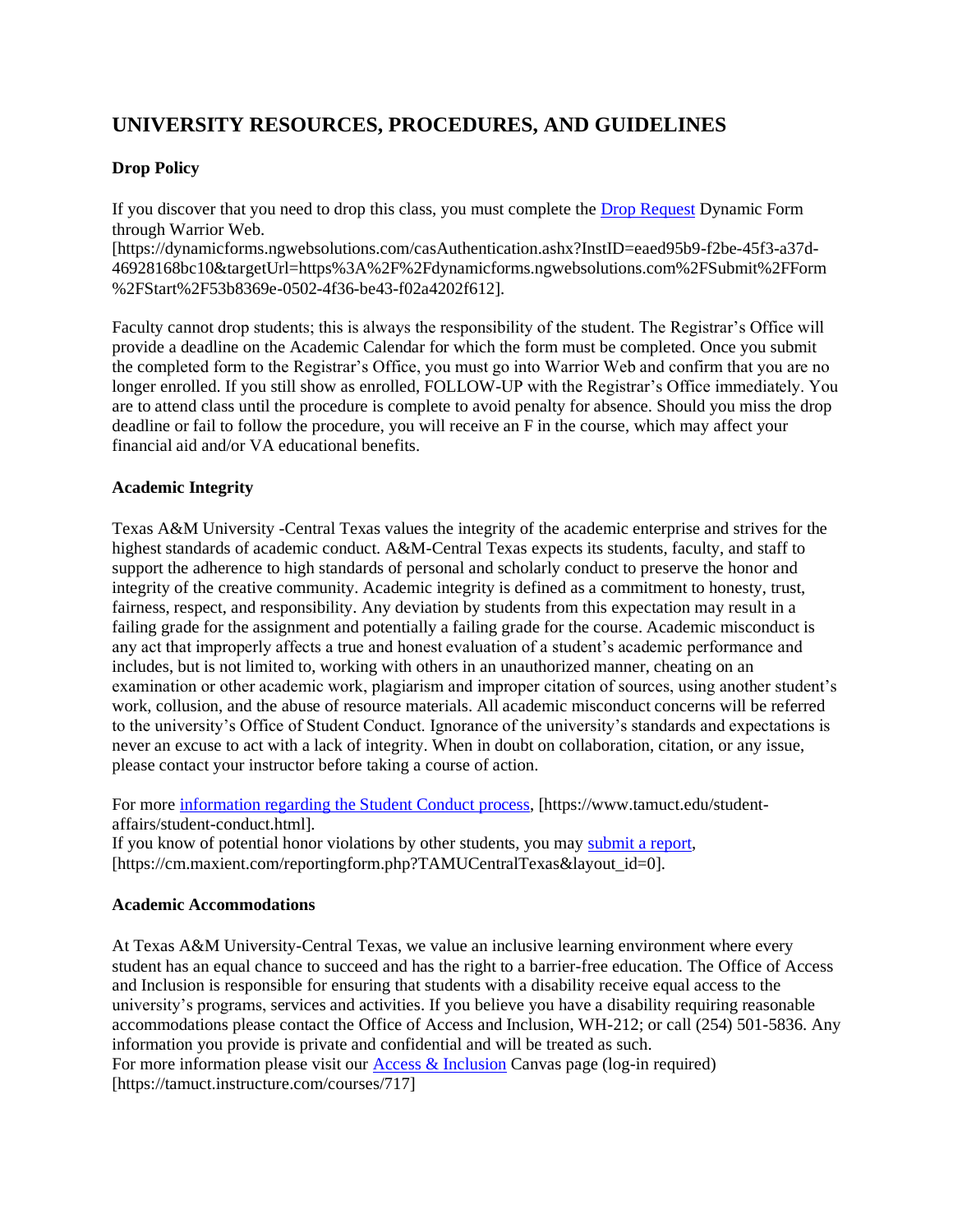#### **Important information for Pregnant and/or Parenting Students**

Texas A&M University-Central Texas supports students who are pregnant and/or parenting. In accordance with requirements of Title IX and related guidance from US Department of Education's Office of Civil Rights, the Dean of Student Affairs' Office can assist students who are pregnant and/or parenting in seeking accommodations related to pregnancy and/or parenting. Students should seek out assistance as early in the pregnancy as possible. For more information, please visit [Student](https://www.tamuct.edu/student-affairs/index.html)  [Affairs](https://www.tamuct.edu/student-affairs/index.html) [https://www.tamuct.edu/student-affairs/index.html]. Students may also contact the institution's Title IX Coordinator. If you would like to read more about these [requirements and guidelines](http://www2.ed.gov/about/offices/list/ocr/docs/pregnancy.pdf) online, please visit the website [http://www2.ed.gov/about/offices/list/ocr/docs/pregnancy.pdf].

Title IX of the Education Amendments Act of 1972 prohibits discrimination on the basis of sex and gender–including pregnancy, parenting, and all related conditions. A&M-Central Texas is able to provide flexible and individualized reasonable accommodation to pregnant and parenting students. All pregnant and parenting students should contact the Associate Dean in the Division of Student Affairs at (254) 501- 5909 to seek out assistance. Students may also contact the University's Title IX Coordinator.

#### **Tutoring**

Tutoring is available to all A&M-Central Texas students, on a remote online basis. Visit the Academic Support Community in Canvas to view schedules and contact information. Subjects tutored on campus include Accounting, Advanced Math, Biology, Finance, Statistics, Mathematics, and Study Skills. Tutors will return at the Tutoring Center in Warrior Hall, Suite 111 in the Fall 2020. Student success coaching is available online upon request.

If you have a question regarding tutor schedules, need to schedule a tutoring session, are interested in becoming a tutor, success coaching, or have any other question, contact Academic Support Programs at (254) 501-5836, visit the Office of Student Success at 212F Warrior Hall, or by emailing [studentsuccess@tamuct.edu.](mailto:studentsuccess@tamuct.edu)

Chat live with a tutor 24/7 for almost any subject from on your computer! Tutor.com is an online tutoring platform that enables A&M-Central Texas students to log in and receive online tutoring support at no additional cost. This tool provides tutoring in over 40 subject areas except writing support. Access Tutor.com through Canvas.

#### **University Writing Center**

University Writing Center: Located in Warrior Hall 416, the University Writing Center (UWC) at Texas A&M University–Central Texas (A&M–Central Texas) is a free service open to all A&M–Central Texas students. For the Fall 2021 semester, the hours of operation are from 10:00 a.m.-5:00 p.m. Monday thru Thursday in Warrior Hall 416 (with online tutoring available every hour as well) with satellite hours available online only Monday thru Thursday from 6:00-9:00 p.m. and Saturday 12:00-3:00 p.m. Tutors are prepared to help writers of all levels and abilities at any stage of the writing process. While tutors will not write, edit, or grade papers, they will assist students in developing more effective composing practices. By providing a practice audience for students' ideas and writing, our tutors highlight the ways in which they read and interpret students' texts, offering guidance and support throughout the various stages of the writing process. In addition, students may work independently in the UWC by checking out a laptop that runs the Microsoft Office suite and connects to WIFI, or by consulting our resources on writing, including all of the relevant style guides. Whether you need help brainstorming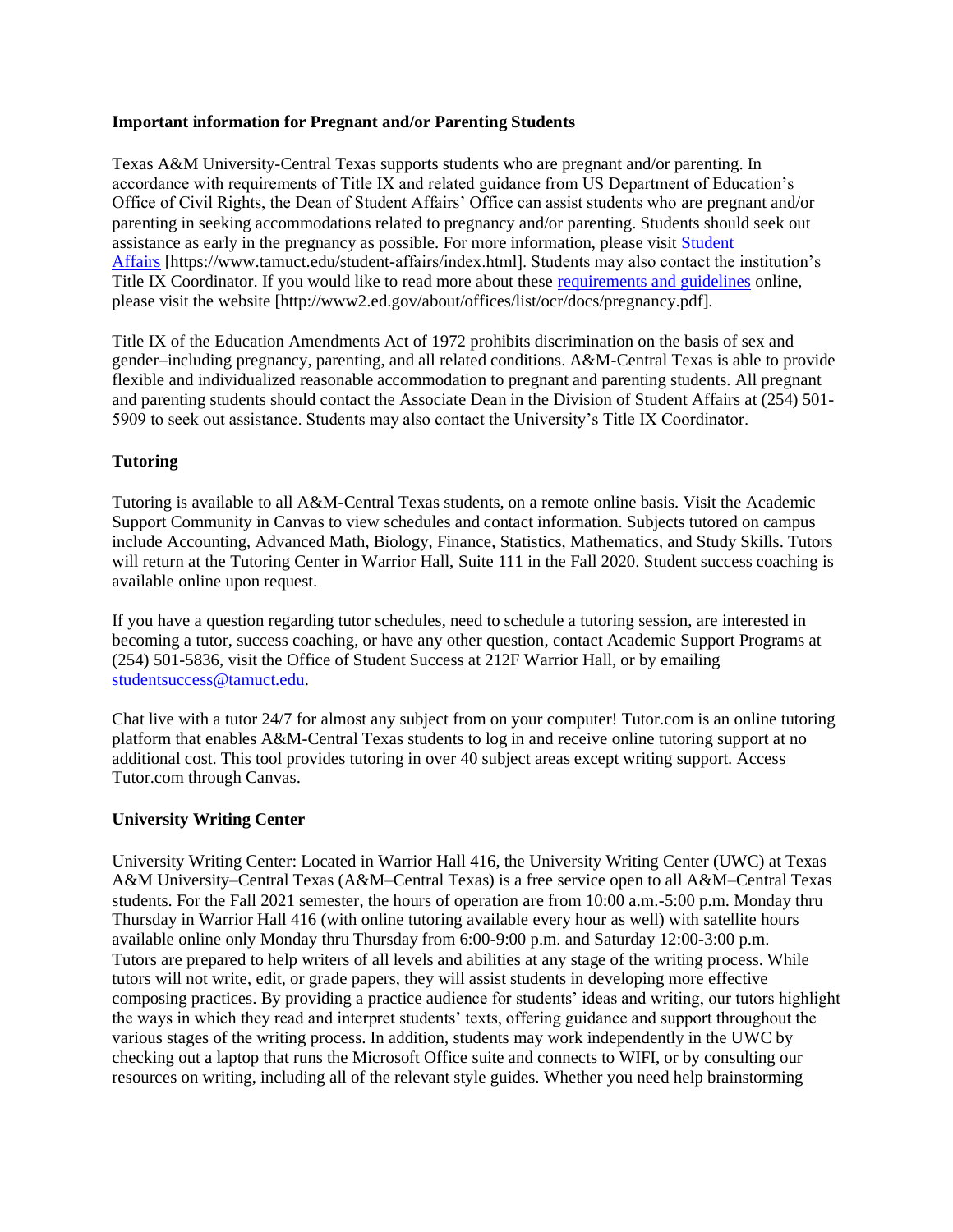ideas, organizing an essay, proofreading, understanding proper citation practices, or just want a quiet place to work, the UWC is here to help!

Students may arrange a one-to-one session with a trained and experienced writing tutor by making an appointment via [WCOnline](https://tamuct.mywconline.com/) at<https://tamuct.mywconline.com/> . In addition, you can email Dr. Bruce Bowles Jr. at [bruce.bowles@tamuct.edu](mailto:bruce.bowles@tamuct.edu) if you have any questions about the UWC, need any assistance with scheduling, or would like to schedule a recurring appointment with your favorite tutor.

#### **University Library**

The University Library provides many services in support of research across campus and at a distance. We offer over 200 electronic databases containing approximately 400,000 eBooks and 82,000 journals, in addition to the 96,000 items in our print collection, which can be mailed to students who live more than 50 miles from campus. Research guides for each subject taught at A&M-Central Texas are available through our website to help students navigate these resources. On campus, the library offers technology including cameras, laptops, microphones, webcams, and digital sound recorders.

Research assistance from a librarian is also available 24 hours a day through our online chat service, and at the reference desk when the library is open. Research sessions can be scheduled for more comprehensive assistance, and may take place virtually through WebEx, Microsoft Teams or in-person at the library. Assistance may cover many topics, including how to find articles in peer-reviewed journals, how to cite resources, and how to piece together research for written assignments.

Our 27,000-square-foot facility on the A&M-Central Texas main campus includes student lounges, private study rooms, group workspaces, computer labs, family areas suitable for all ages, and many other features. Services such as interlibrary loan, TexShare, binding, and laminating are available. The library frequently offers workshops, tours, readings, and other events. For more information, please visit our Library website [http://tamuct.libguides.com/index].

OPTIONAL POLICY STATEMENTS

#### **A Note about Sexual Violence at A&M-Central Texas**

Sexual violence is a serious safety, social justice, and public health issue. The university offers support for anyone struggling with these issues. University faculty are mandated reporters, so if someone discloses that they were sexually assaulted (or a victim of Domestic/Dating Violence or Stalking) while a student at TAMUCT, faculty members are required to inform the Title IX Office. If you want to discuss any of these issues confidentially, you can do so through Student Counseling (254-501-5955) located on the second floor of Warrior Hall (207L).

Sexual violence can occur on our campus because predators often feel emboldened, and victims often feel silenced or shamed. It is incumbent on ALL of us to find ways to actively create environments that tell predators we don't agree with their behaviors and tell survivors we will support them. Your actions matter. Don't be a bystander; be an agent of change. For additional information on campus policy and resources visit the [Title IX webpage\[https://www.tamuct.edu/compliance/titleix.html\]](https://www.tamuct.edu/compliance/titleix.html).

#### **Behavioral Intervention**

Texas A&M University-Central Texas cares about the safety, health, and well-being of its students, faculty, staff, and community. If you are aware of individuals for whom you have a concern, please make